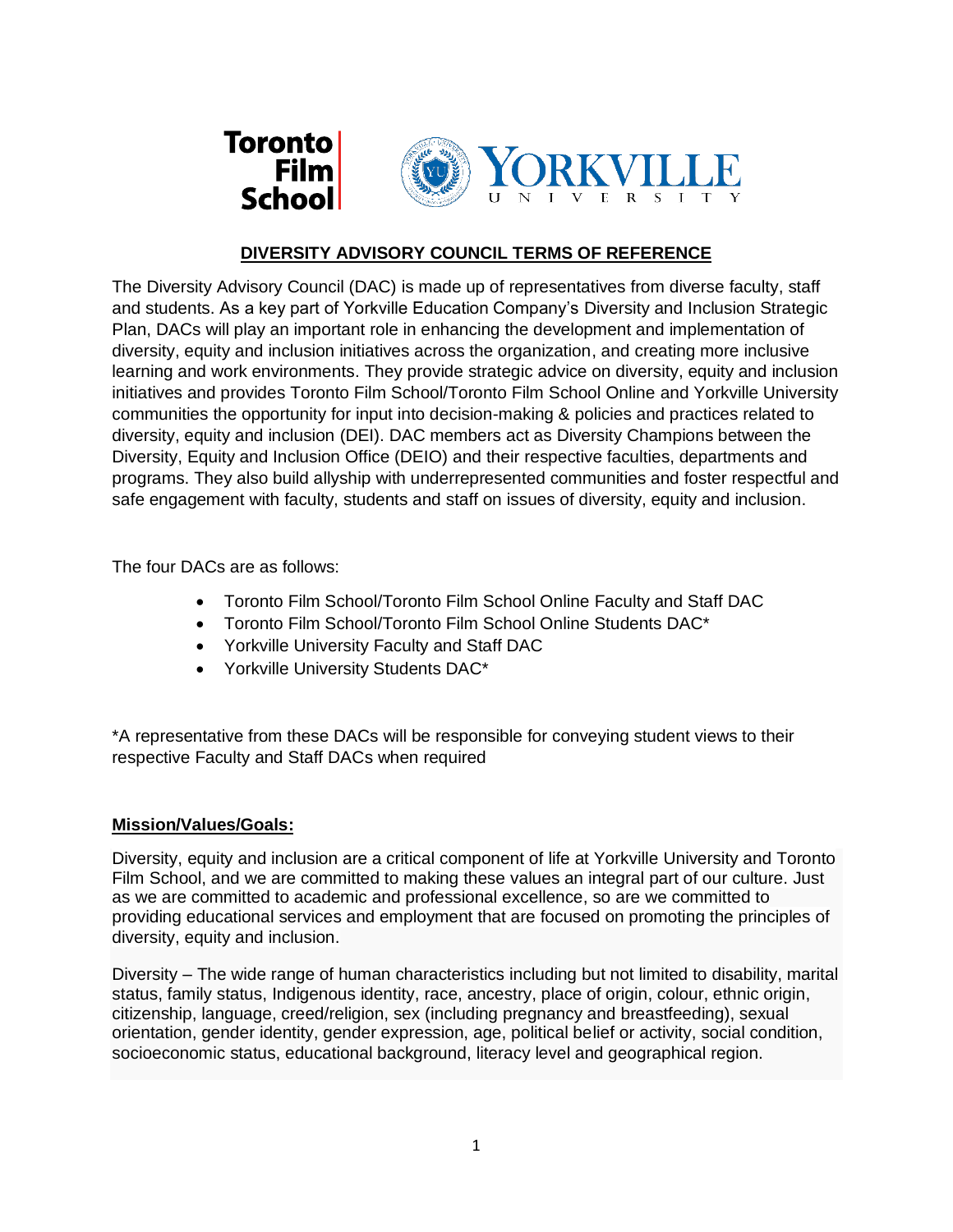Equity – Acknowledging that equal access to opportunities and services may require the removal of barriers that marginalized equity-seeking communities experience in trying to obtain this access.

Inclusion – Ensuring that individuals feel welcomed in the academic and workplace environments, and that they can bring their authentic selves to the educational and work spheres.

# **Mandate**

• Purpose of the DAC is advisory in nature and assists the Director of DEI and DEIO to lead diversity, equity and inclusion strategic plan initiatives with buy-in and guidance required from diverse representatives

# **Advisory Role of the DAC**

The DAC may be asked to provide advice on a number of topics such as:

- Exploring issues and gaps around systemic diversity, equity, inclusion, human rights, and recommend appropriate strategies for removal of barriers
- Providing review of policies and procedures related to these areas from a diversity and inclusion lens
- Sharing best practices around management of diversity and inclusion matters, communication strategies

# **Membership & Terms**

- Membership is voluntary. Membership on the DAC is dependent on a person's affiliation with Toronto Film School/Yorkville University. If a member of the DAC leaves Toronto Film School/Yorkville University, their formal membership on the DAC will end.
- Permanent appointed members are those members whose core organizational function requires their participation on the DAC. Those members are the President, Human Resources designate, Government & Regulatory Affairs designate and Director of DEI for the TFS/TFSO and YU Faculty and Staff DACs, and the Director of DEI, a Student Life Coordinator for the YU Students DAC and the Director of DEI for the TFS/TFSO Students DAC.
- The President and Director of DEI co-chair the Faculty and Staff DACs and the Director of DEI and a student representative from the Student DACs will serve as co-Chairs on the Student DACs. The student representative will be selected on an annual basis by the rest of the Student DAC via consensus. Student co-chairs are responsible for reporting the student perspective to the Faculty and Staff DACs when required.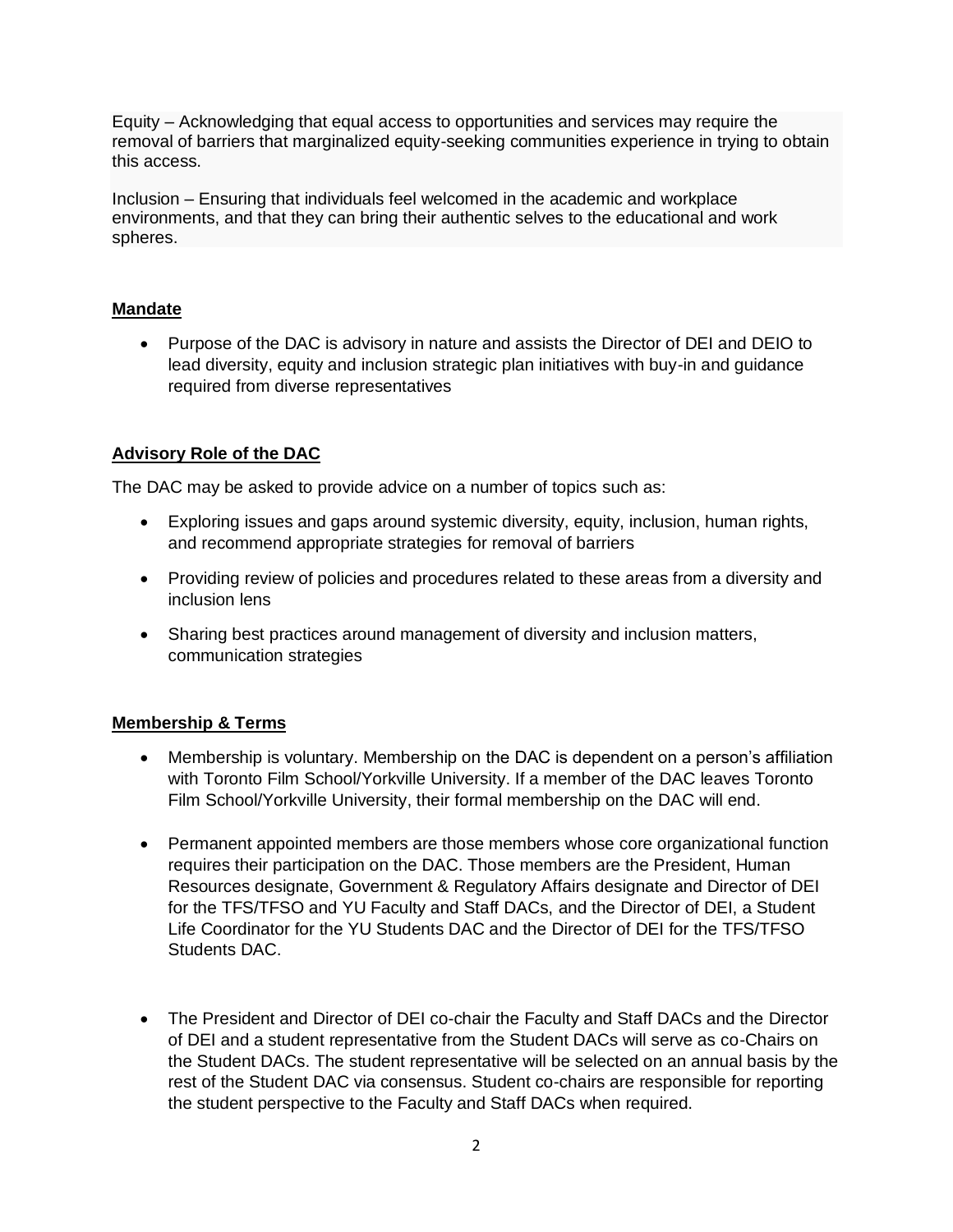- Elections are held every 2 years for rotating faculty and staff positions and an application selection process is held for student positions.
- For rotating faculty and staff representatives, their term is 2 years. For student representatives, the duration of their term correlates for the time that they are enrolled in their current program.
- There is no limit to the number of terms an individual can serve on the DAC, however, reappointment will be considered along with new member selections.
- Membership on the DAC will be terminated if the DAC finds by majority vote that an individual's actions are contrary to the mission of the DAC, or if a member is no longer in good academic/employment standing as a student or an employee (faculty/staff).

### **Member Responsibilities**

- Co-chairs are responsible for presiding over any DAC meetings, for setting the agenda after consultation with DAC members, encouraging participation from all DAC members, inviting special guests to attend meetings where appropriate and relying on a consensus model for decision-making. It is the DEIO's responsibility to regularly consult with the DAC on ongoing diversity, equity and inclusion initiatives that require their feedback.
- DAC members are responsible for:
	- **Ensuring the mandate of the DAC is being satisfied**
	- Keeping DAC discussions respectful and confidential
	- **Obtaining information, feedback and knowledge about diversity, equity and** inclusion matters from the faculty/staff/student constituencies they represent
	- Actively participating in DAC discussions and making recommendations
	- Delegating another member from their constituency (if applicable) to attend a meeting on their behalf if they are unable to attend
	- **EXE** Acknowledging the mission, values and goals of the DAC and honouring them

### **Meetings**

• There are no regularly scheduled recurring meetings for the DACs, rather they serve as a functional group that the DEIO can consult with on an as-required basis (through email, Microsoft Teams, Zoom, etc.). Occasional meetings can be convened with all members via videoconferencing technology if necessary to discuss/gather feedback and consensus on specific matters. Summary records of meetings will be kept by the DEIO and provided to DAC members.

### **Consensus and Quorum**

• Decision-making in the DAC will occur through consensus after members have discussed the matter and have provided the DEIO with strategic advice that takes into